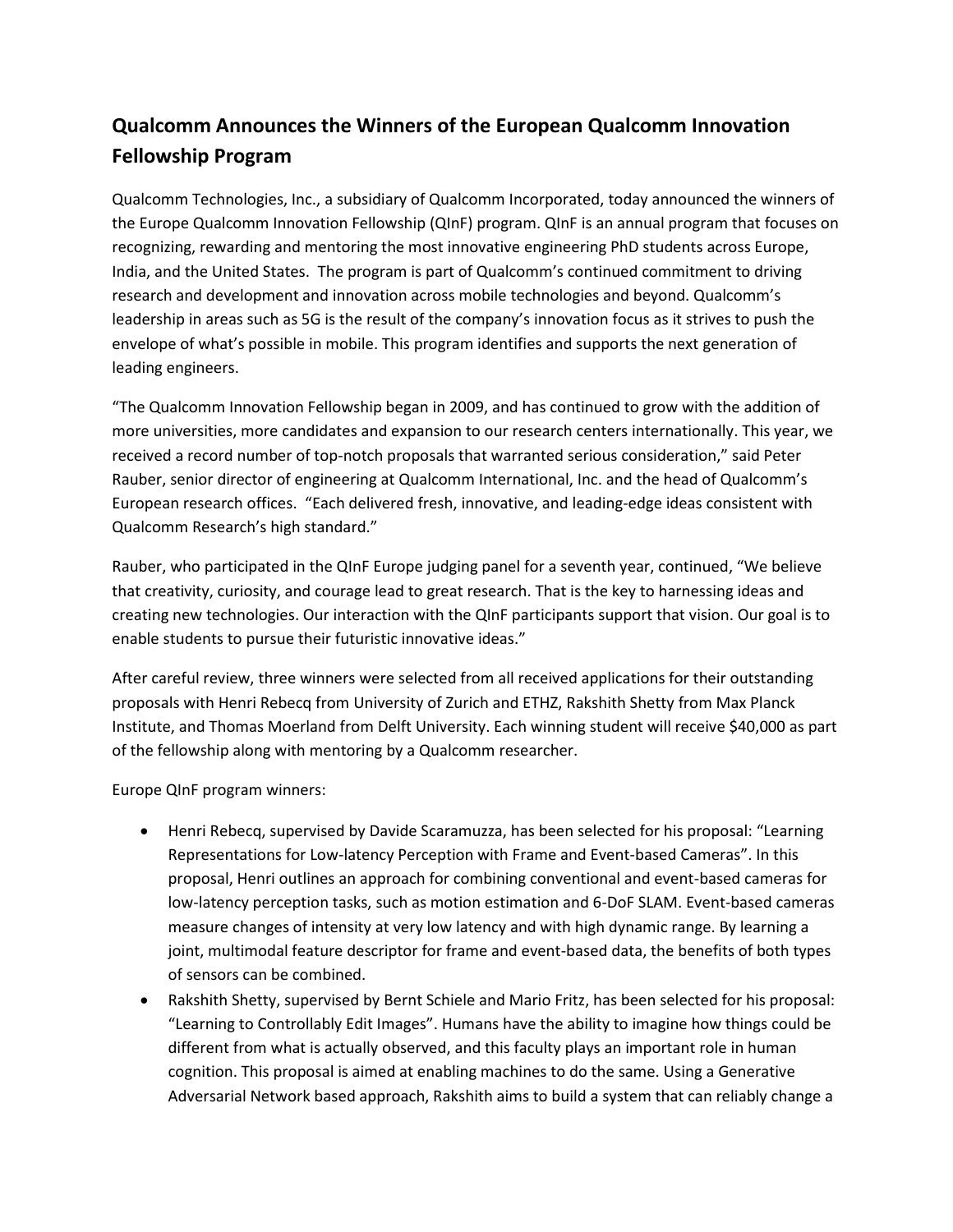single attribute in an image. The system can be applied for enhanced privacy (e.g. removing a credit card number from an image), automated adversarial testing of vision models, and efficient semantic data augmentation.

• Thomas Moerland, supervised by Catholijn Jonker and Joost Broekens, has been selected for his proposal: "Double Uncertain Exploration". Estimating the uncertainty in action values is an important problem in reinforcement learning, because knowledge of uncertainties would allow for efficient exploration of actions for which uncertainty is high. A lot of work has been done on this problem, but existing methods do not take into account the fact that the policy is still evolving, which leads to non-stationary input distributions and therefore a higher uncertainty in the action values. In this proposal, Thomas suggests a way to properly estimate uncertainties using a combination of neural networks and Monte Carlo tree search.

The seven invited universities for QInF Europe all have outstanding programs in our areas of interest. The schools are located in Belgium (KU Leuven), the Netherlands (Delft University), Switzerland (ETHZ and EPFL), the United Kingdom (Imperial College and Cambridge University) and Germany (Max Planck Institute for Informatics, Saarbruecken). The QInF Europe finalist event was hosted by [QUVA,](https://www.qualcomm.com/news/onq/2015/08/25/engaging-worlds-leading-researchers-advance-machine-learning-mobile-and-embedded) the joint research lab, founded by Qualcomm Technologies. Inc. and the University of Amsterdam, and focused on advancing state-of-the-art machine learning techniques for computer vision.

The judging panel consisted of the following:

- Amirhossein Habibian, Staff Engineer/Manager, Qualcomm Technologies Netherlands B.V.
- Taco Cohen, Staff Engineer, Qualcomm Technologies Netherlands B.V.
- Tijmen Blankevoort, Staff Engineer, Qualcomm Technologies Netherlands B.V
- Daniel Fontijne, Senior Staff Engineer, Qualcomm Technologies Netherlands B.V
- Koen van de Sande, Senior Staff Engineer, Qualcomm Technologies Netherlands B.V
- Antonio Rodriguez, Senior Engineer, Qualcomm Technologies Netherlands B.V
- Luke Tunmer, Director Engineering, Qualcomm Technologies International, Ltd.
- Peter Rauber, Senior Director Engineering, QUALCOMM International, Inc.

For more information about QInF, please visit [www.qualcomm.com/invention/research/university](http://www.qualcomm.com/invention/research/university-relations/innovation-fellowship/2018-europe)[relations/innovation-fellowship/2018-europe](http://www.qualcomm.com/invention/research/university-relations/innovation-fellowship/2018-europe)

## About Qualcomm

Qualcomm invents breakthrough technologies that transform how the world connects and communicates. When we connected the phone to the Internet, the mobile revolution was born. Today, our inventions are the foundation for life-changing products, experiences, and industries. As we lead the world to 5G, we envision this next big change in cellular technology spurring a new era of intelligent, connected devices and enabling new opportunities in connected cars, remote delivery of health care services, and the IoT — including smart cities, smart homes, and wearables. Qualcomm Incorporated includes our licensing business, QTL, and the vast majority of our patent portfolio. Qualcomm Technologies, Inc., a subsidiary of Qualcomm Incorporated, operates, along with its subsidiaries, all of